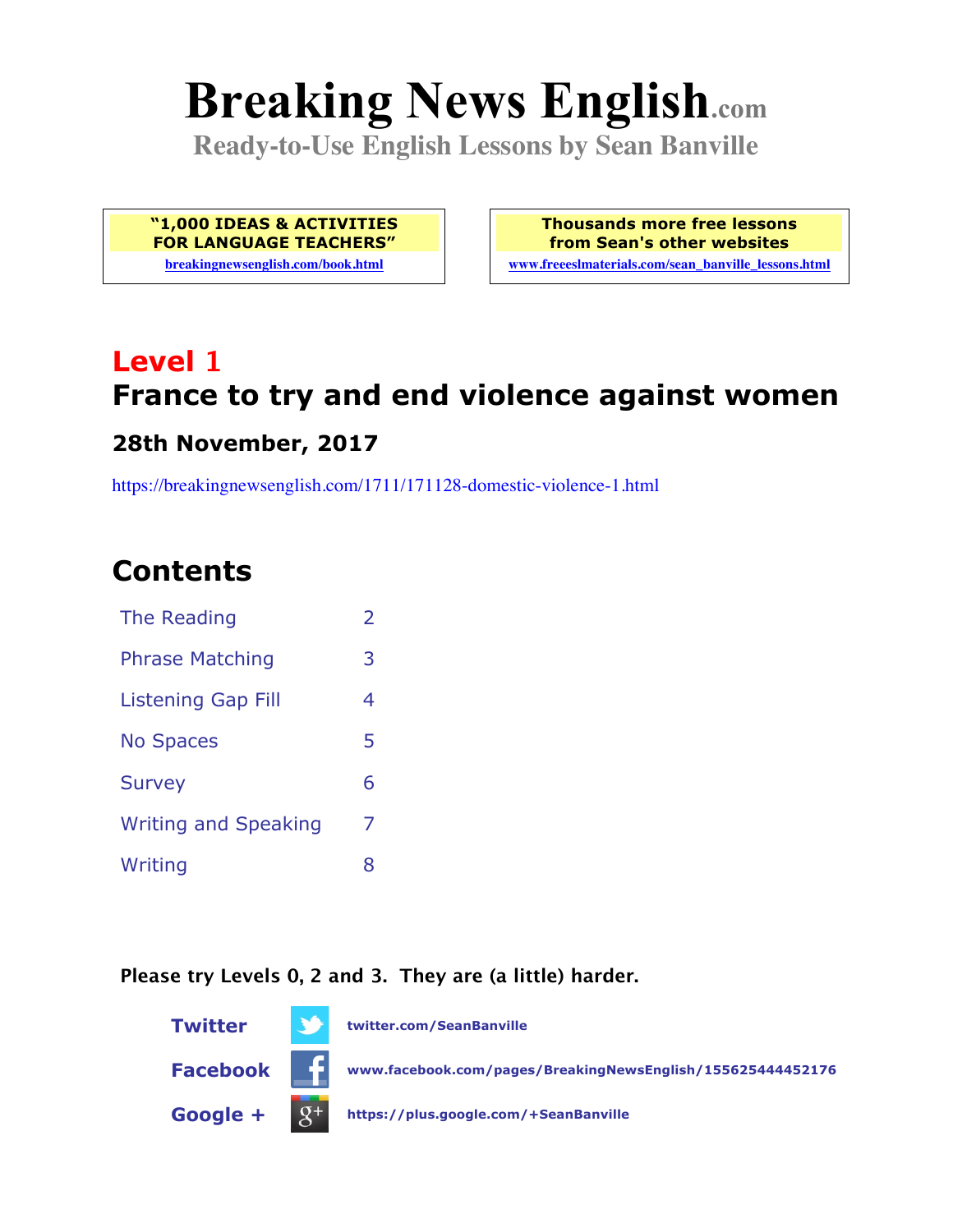### **THE READING**

From https://breakingnewsenglish.com/1711/171128-domestic-violence-1.html

France will try to end violence against women. It will educate the public and children about sexism and violence against women. It wants more police support for victims of domestic violence. France's president spoke on Saturday. He said he wants to educate children about pornography. He also wants to make it easier for rape victims to go to the police. Another aim is to have stronger laws against people harassing women in the street.

Reducing violence against women is one of the government's big promises. There was a minute's silence on Saturday for the women killed by their husband or ex-husband. A woman is killed in France every three days. The president said: "France should no longer be one of those countries where women live in fear." He added that criminals who hurt women should go to prison. Many famous men around the world are currently face charges of sexual assault.

Sources: https://www.**reuters.com**/article/us-france-violence-macron/frances-macron-unveils-plan-to-curbviolence-against-women-idUSKBN1DP0H9 http://www.**bbc.com**/news/world-europe-42121407 http://**thehill.com**/policy/international/361810-france-launches-plan-to-combat-violence-againstwomen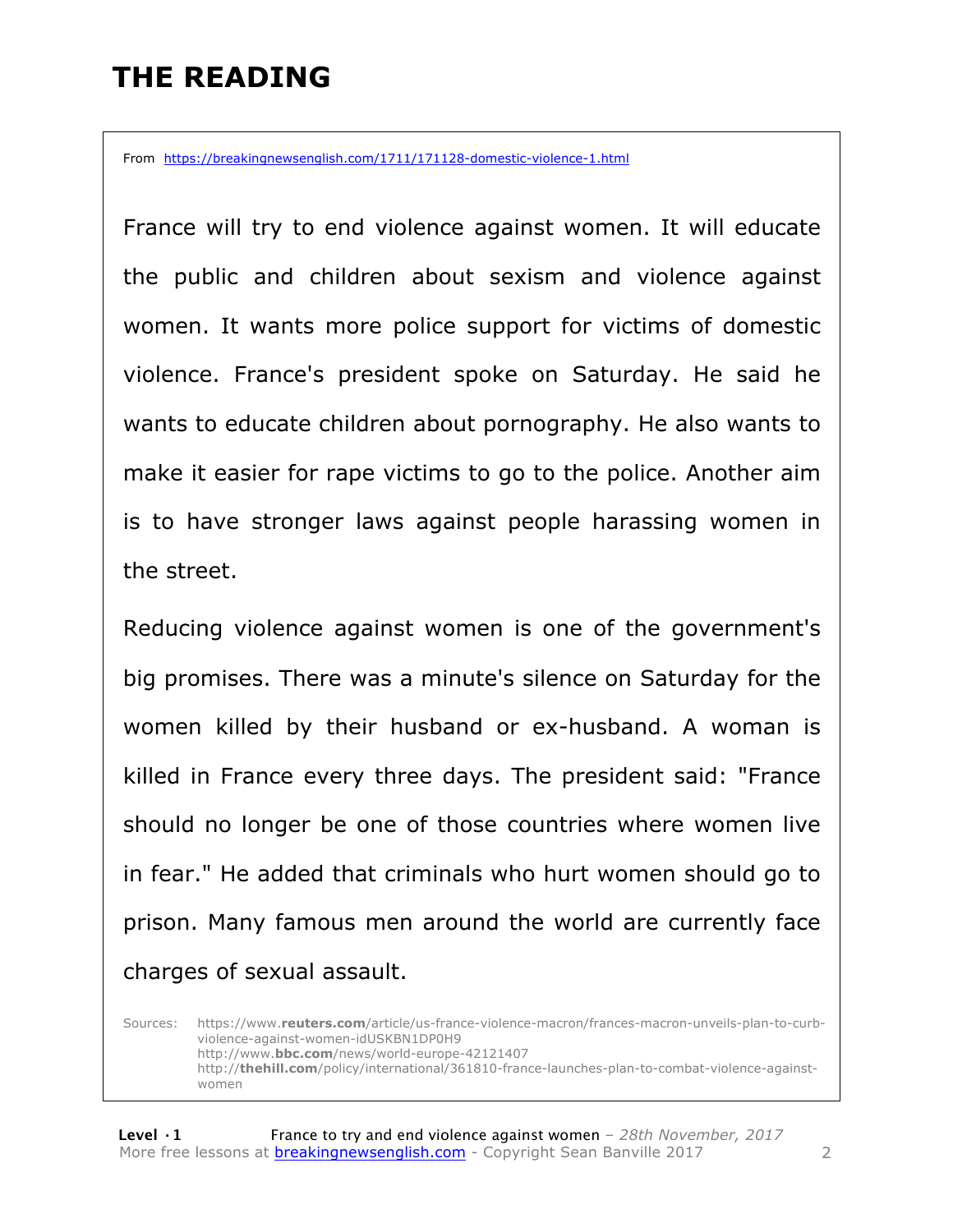### **PHRASE MATCHING**

From https://breakingnewsenglish.com/1711/171128-domestic-violence-1.html

#### **PARAGRAPH ONE:**

| 1. sexism and violence  |    | a. about pornography |
|-------------------------|----|----------------------|
| 2. It wants more police |    | b. police            |
| 3. victims of domestic  |    | c. support           |
| 4. educate children     |    | d. in the street     |
| 5. rape                 |    | e. against women     |
| 6. go to the            | f. | laws                 |
| 7. stronger             |    | g. victims           |
| 8. harassing women      |    | h. violence          |

#### **PARAGRAPH TWO:**

| 1. one of the government's big    |    | a. in fear            |
|-----------------------------------|----|-----------------------|
| 2. There was a minute's           | b. | prison                |
| 3. women killed by their husband  |    | c. of those countries |
| 4. France should no longer be one |    | d. assault            |
| 5. countries where women live     |    | e. silence            |
| 6. go to                          | f. | charges               |
| 7. face                           | q. | promises              |
| 8. sexual                         |    | h. or ex-husband      |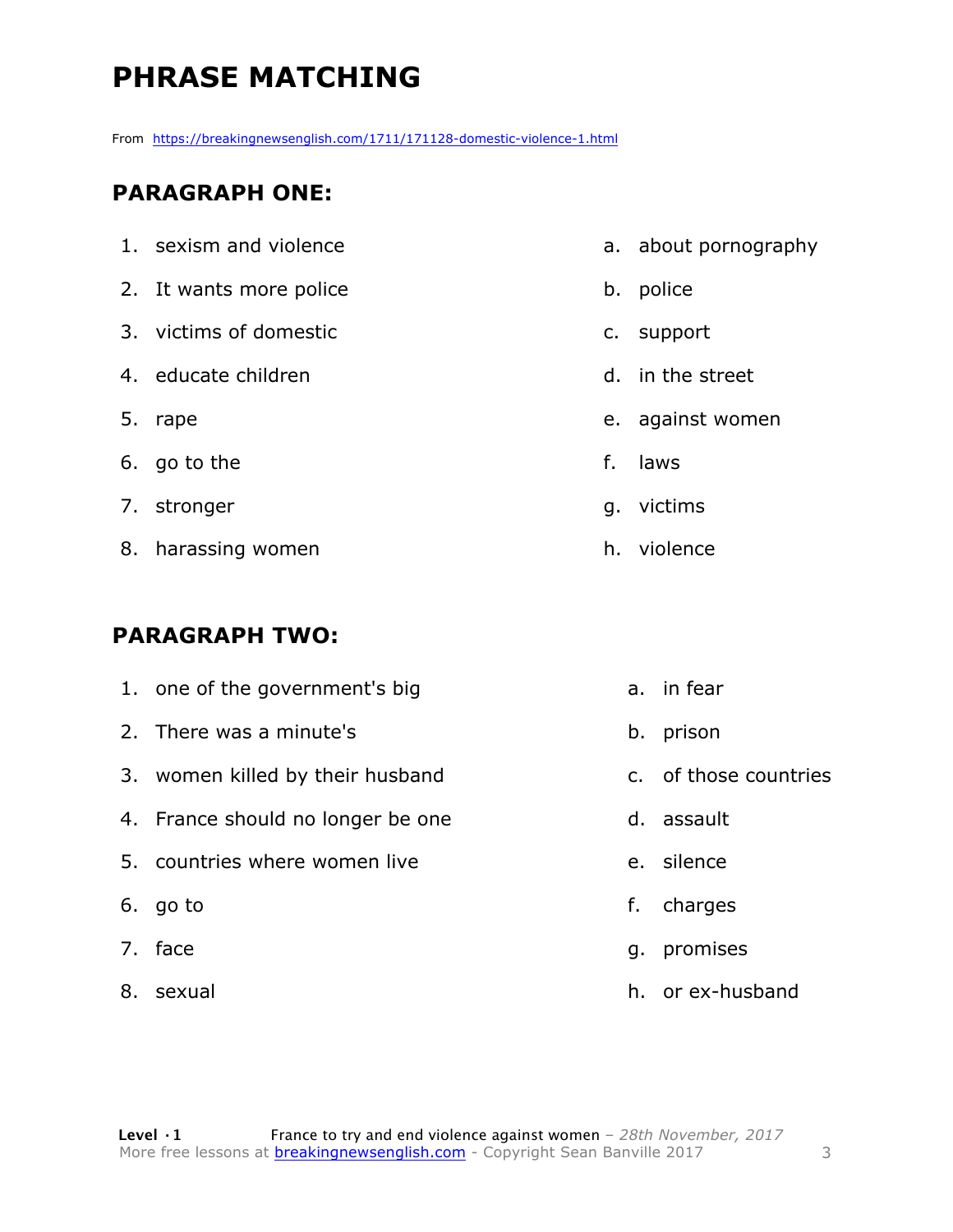### **LISTEN AND FILL IN THE GAPS**

From https://breakingnewsenglish.com/1711/171128-domestic-violence-1.html

France will (1) The settle of the violence against women. It will educate the public and children (2) violence against women. It wants (3) \_\_\_\_\_\_\_\_\_\_\_\_\_\_\_\_\_\_\_\_\_\_\_\_\_\_\_\_ for victims (4) \_\_\_\_\_\_\_\_\_\_\_\_\_\_\_\_\_\_\_\_\_\_\_. France's president spoke on Saturday. He said he wants to educate children about pornography. He also wants to (5) \_\_\_\_\_\_\_\_\_\_\_\_\_\_\_\_\_\_\_ for rape victims to go to the police. Another aim is to have stronger laws against people harassing women (6)  $\qquad \qquad$ Reducing violence (7) \_\_\_\_\_\_\_\_\_\_\_\_\_\_\_\_\_\_\_\_\_\_ one of the government's big promises. There was (8) \_\_\_\_\_\_\_\_\_\_\_\_\_\_\_\_\_\_ on Saturday for the women killed (9) \_\_\_\_\_\_\_\_\_\_\_\_\_\_\_\_\_\_\_ or ex-husband. A woman is killed in France every three days. The president said: "France should (10) energy one of those countries where women live in fear." He added that (11) \_\_\_\_\_\_\_\_\_\_\_\_\_\_\_\_\_\_\_ women should go to prison. Many famous men around the world are currently face charges  $(12)$  .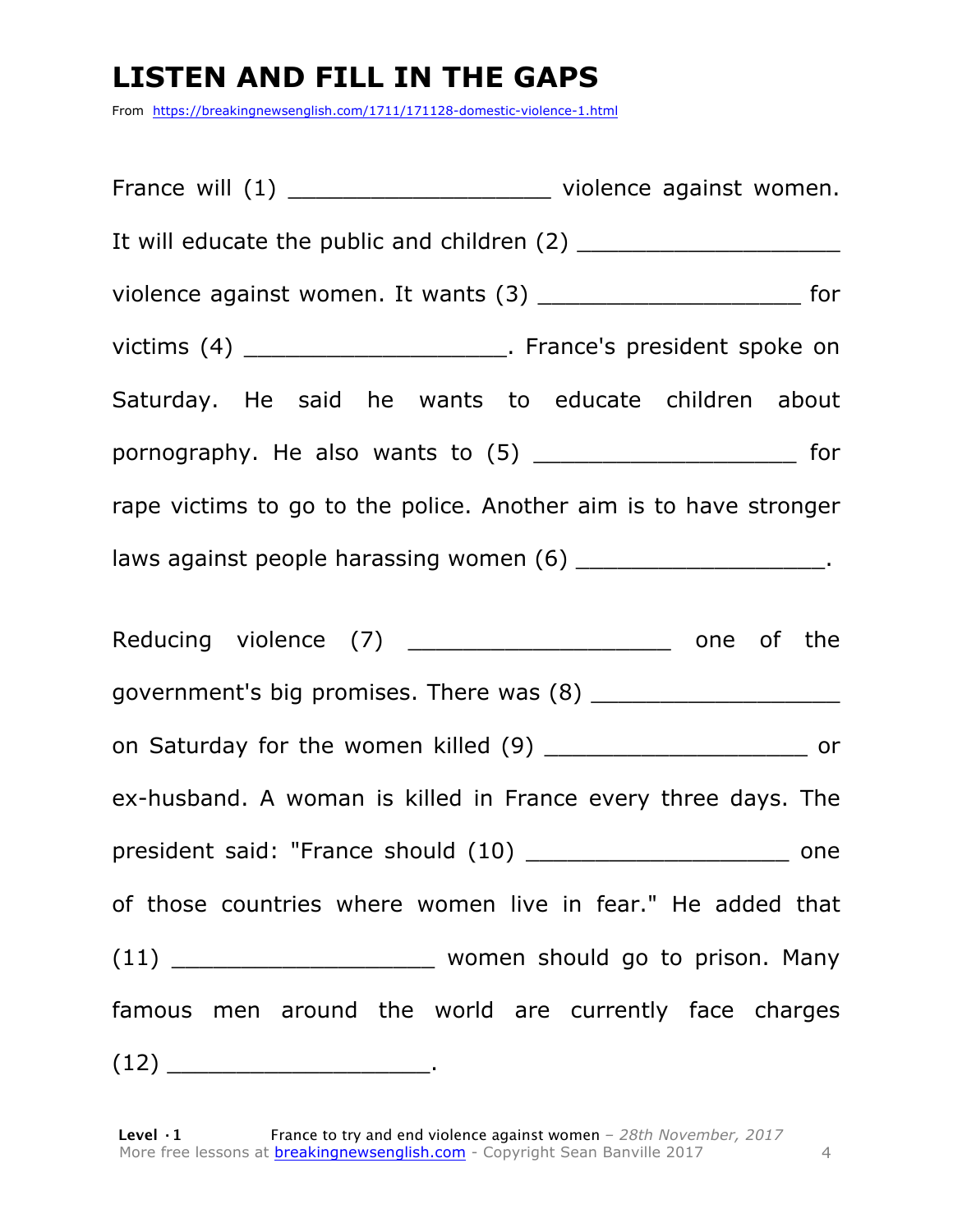### **PUT A SLASH ( / )WHERE THE SPACES ARE**

From https://breakingnewsenglish.com/1711/171128-domestic-violence-1.html

Francewilltrytoendviolenceagainstwomen.Itwilleducatethepublican dchildrenaboutsexismandviolenceagainstwomen.Itwantsmorepolic esupportforvictimsofdomesticviolence.France'spresidentspokeonS aturday.Hesaidhewantstoeducatechildrenaboutpornography.Heals owantstomakeiteasierforrapevictimstogotothepolice.Anotheraimist ohavestrongerlawsagainstpeopleharassingwomeninthestreet.Redu cingviolenceagainstwomenisoneofthegovernment'sbigpromises.Th erewasaminute'ssilenceonSaturdayforthewomenkilledbytheirhusb andorex-husband.AwomaniskilledinFranceeverythreedays.Thepre sidentsaid:"Franceshouldnolongerbeoneofthosecountrieswherewo menliveinfear."Headdedthatcriminalswhohurtwomenshouldgotopri son.Manyfamousmenaroundtheworldarecurrentlyfacechargesofsex ualassault.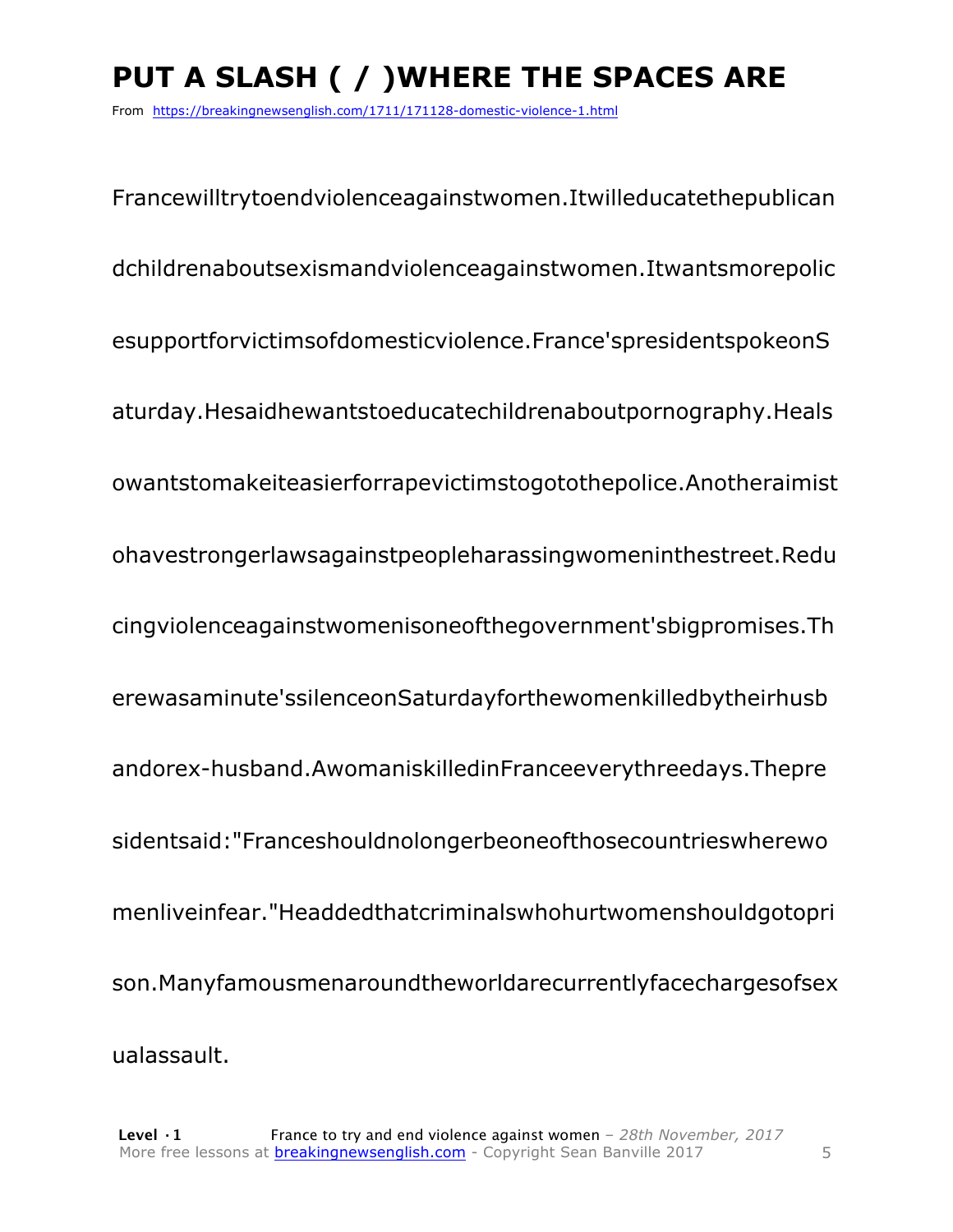### **DOMESTIC VIOLENCE SURVEY**

From https://breakingnewsenglish.com/1711/171128-domestic-violence-4.html

Write five GOOD questions about domestic violence in the table. Do this in pairs. Each student must write the questions on his / her own paper. When you have finished, interview other students. Write down their answers.

|      | STUDENT 1 | STUDENT 2 | STUDENT 3 |
|------|-----------|-----------|-----------|
| Q.1. |           |           |           |
| Q.2. |           |           |           |
| Q.3. |           |           |           |
| Q.4. |           |           |           |
| Q.5. |           |           |           |

- Now return to your original partner and share and talk about what you found out. Change partners often.
- Make mini-presentations to other groups on your findings.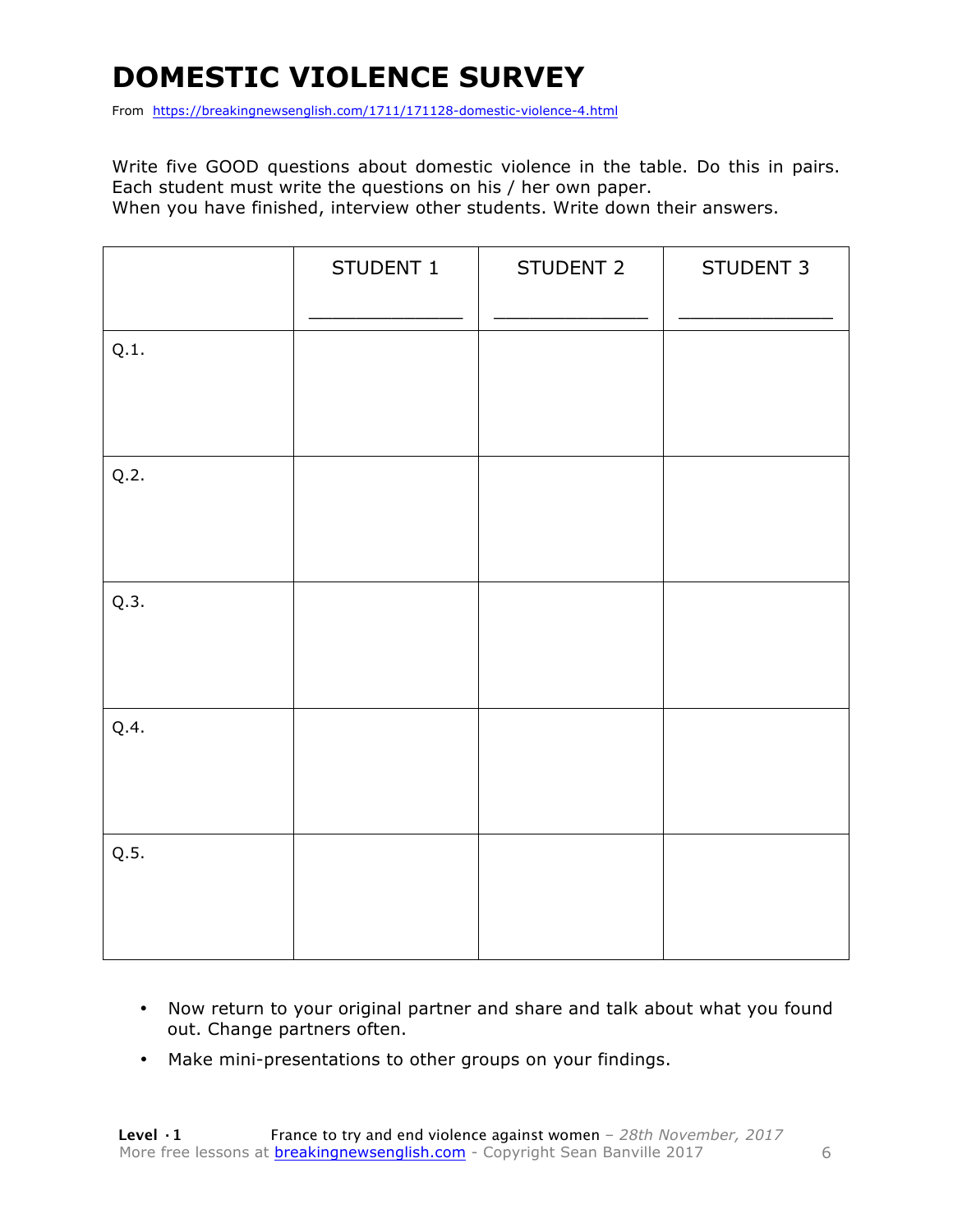### **WRITE QUESTIONS & ASK YOUR PARTNER(S)**

Student A: Do not show these to your speaking partner(s).

| a)           |  |  |
|--------------|--|--|
| b)           |  |  |
| $\mathsf{C}$ |  |  |
|              |  |  |
| d)           |  |  |
| e)           |  |  |
| f)           |  |  |

*France to try and end violence against women – 28th November, 2017* More free lessons at breakingnewsenglish.com

### **WRITE QUESTIONS & ASK YOUR PARTNER(S)**

-----------------------------------------------------------------------------

Student B: Do not show these to your speaking partner(s).

| a)            |  |  |
|---------------|--|--|
| b)            |  |  |
| $\mathsf{c})$ |  |  |
| d)            |  |  |
| e)            |  |  |
| f)            |  |  |